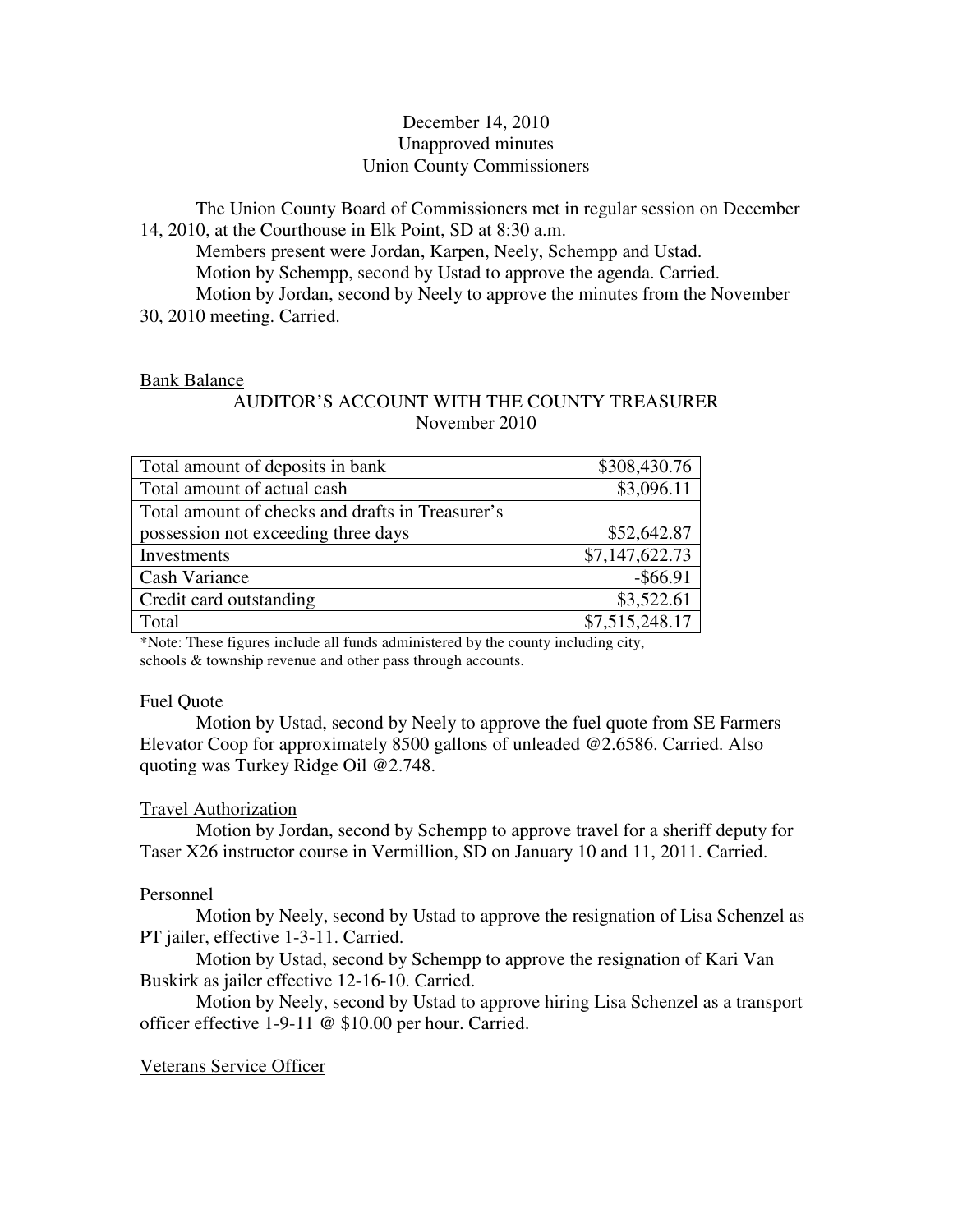Motion by Neely, second by Ustad to increase the daily contract rate for the VSO "fill-in" employees from \$150 a day to \$160 per day upon request of VSO Jenkins. Discussion took place. Vote 0 aye, 5 nay. Motion failed.

## WIC Amendment

 Motion by Jordan, second by Schempp to approve the WIC amendment from the State in the amount of \$6875. Carried.

#### November Monthly Reports

 Veterans Service Officer reported 80 individual contacts. Clerk of Courts reported \$49,534.73 in fines and fees. Register of Deeds' reported \$5,155 in transfer tax and \$8,587 in fees. County Nurse \$6 in donations. Sheriff reported Federal Prisoner & INS room & board fees-\$1650.

## Sheriff

 Sheriff Limoges met with the board to discuss purchasing a used truck. Motion by Jordan, second by Schempp to purchase a 2007 truck for \$24,900 and surplus the 2005 Crown Victoria. Motion carried.

#### Treasurer

 Treasurer Hertel met with the board to discuss tax contracts. Motion by Neely, second by Ustad to approve tax contracts with Andrew and Jill Johnke, David and Diane Meland and Eugene and Luisa Brewer. Motion carried.

## Abatement #2010-011

 Motion by Jordan, second by Schempp to approve the abatement request due to tax exempt status from Beresford Baptist Church in the amounts of: Rec # 20535- Beresford City-\$82.60; Beresford School-\$232.96; Union County-\$54.88; Rec. #20538- Beresford City-\$67.97; Beresford school-\$191.80; Union County-\$45.21. Total – 675.42. Carried.

#### Wind Energy

 Kinsley Johnson from Green Capital Power met with the board to discuss wind energy.

#### Recess

Chairman declared a recess for 10 minutes at 9:55 a.m.

### Tri-State Legislative Forum

Chairman Karpen reported on attending the tri-state legislative forum.

#### Highway/EMA

 PWA Roggow met with the board to discuss various matters regarding County Rd. #9 on issues with the drainage ditch and contracting chip sealing for the 2011 season.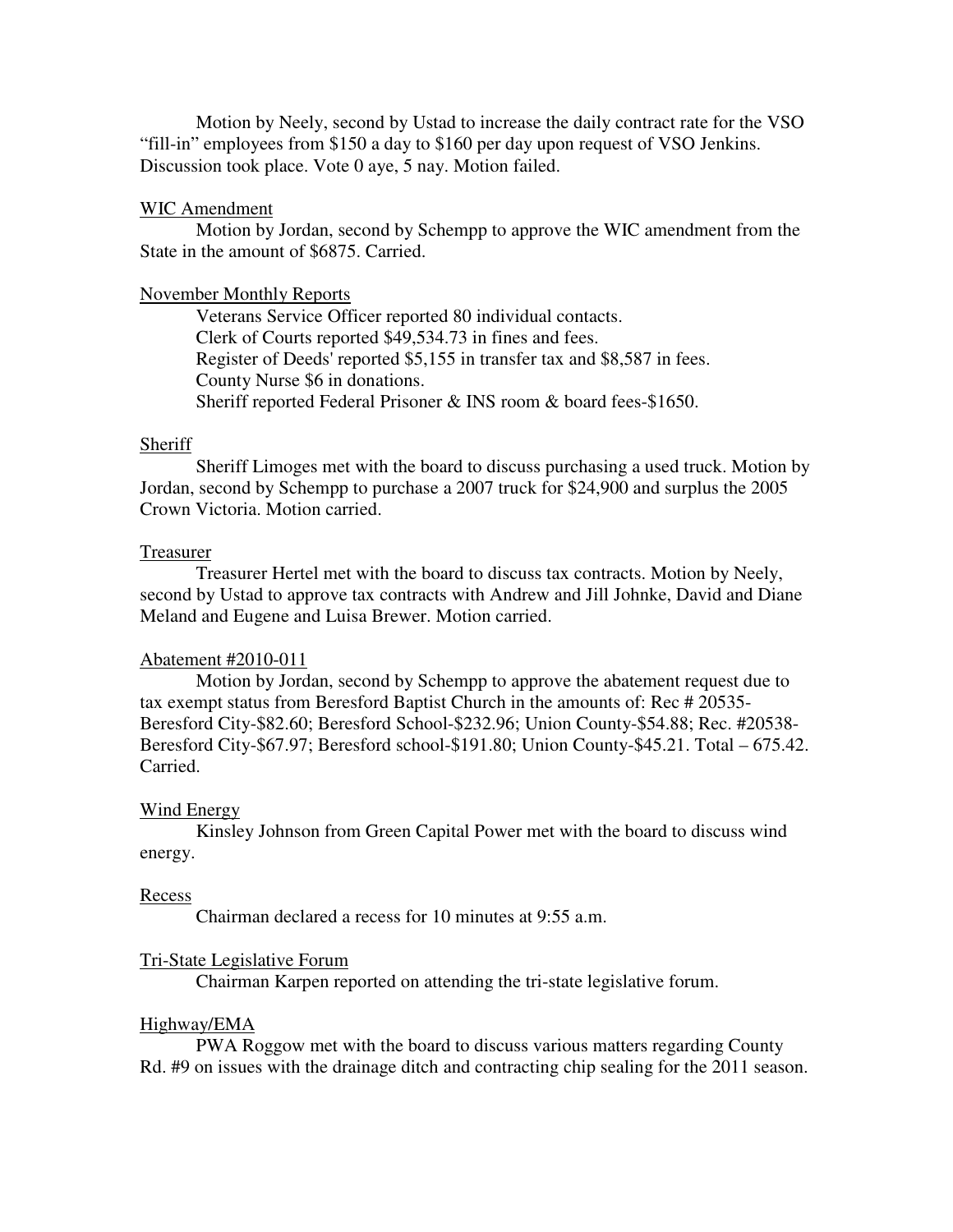#### Personnel Policy

 Motion by Jordan, second by Ustad to repeal #4.10 (longevity pay) in the personnel policy manual. Carried.

#### 2011 Salaries

 Motion by Jordan, second by Schempp to approve the 2011 salaries as budgeted with the longevity (as paid out in Jan 2010) rolled into the current 2010 salary. Carried.

 Motion by Jordan, second by Neely to begin the hourly 2011 salary amount to begin on December 26, 2010 (check payment on January 14, 2011) Carried.

 Motion by Jordan, second by Ustad to increase the board chairman position by \$100 per month beginning in 2011. Motion carried.

#### Legislators

 District 16 Senator-Elect Lederman and Representative Bolin met with the board to discuss various legislative matters for the upcoming session. Representative-Elect Miller was unable to attend due to a conflict with a meeting in Pierre.

### Claims

 Motion by Jordan, second by Ustad to approve the following claims. Carried. The following claims have been audited, approved and warrants drawn on the same: Bi-Weekly payroll for 12-14-2010: Highway \$19,878.25; Sheriff \$27,735.01; State's Attorney \$1,359.22; Public Building \$702.00; EMA \$62.41; Nurse \$159.75; WIC \$319.50; Register of Deeds \$618.50; Treasurer \$177.75. Alcester Ambulance (Allotment) \$5,000.00; Alcester Fire Dept (Allotment) \$7,078.83; Alcester Union (Ads) \$295.14;Alkota Cleaning Systems (Repair) \$134.60;Alliance Communication (Phone) \$515.11;APCO International (Dues) \$92.00;Avera McKennan Hospital (BL Draw) \$45.00;Barco Municipal Products (Tire Chains) \$3,070.00; Barnes Distribution (Supplies) \$302.27;Beresford Ambulance (Allotment) \$5,000.00; Beresford Fire Dept (Allotment) \$7,078.83;Beresford Republic (Ads) \$237.29; Bierschbach Equipment (Clothing Allowance) \$148.55;Brian L Wells (Maint) \$4,318.98; Burnight Glass & Porcelain (Supplies) \$128.54;Butler Machinery Co (Repair/Supplies) \$398.39;C & R Supply Inc (Supplies) \$277.69;Campbell Supply (Supplies) \$699.99; Chesterman Co (Water) \$208.75;City Of Alcester (Utilities) \$45.68;City Of Elk Point (Utilities) \$3,418.69;Community Health Clinic (Care) \$110.50;Country Estates Truck Repair (Repairs) \$30.00;Curt Winquist (Mileage) \$12.95;Dailey Plumbing (Maint) \$161.42;Daves Repairs (Ditchwork) \$174.90;Dean Bosse (Mileage) \$5.92;Diamond Mowers Inc (Supplies/Repairs) \$12,557.55;Diesel Machinery (Repairs/Supplies) \$824.42;Document Depot & Destruction (Shred) \$40.00;Elk Point Ambulance (Allotment) \$5,000.00;EMC Insurance Companies (Deductible) \$2,500.00; Fanta C Auto (Truck) \$24,900.00;Ferdigs Body Shop (Tow) \$65.00;Frieberg, Nelson, & Ask L. (Election Recount) \$157.20;GCR Tire Center (Supplies/Repairs) \$2,546.00; Great Plains Psychological (Service) \$1,965.00;Hickory Tech (Phones) \$122.70; Hollway Construction Co (Repairs) \$18,725.16;Hydraulic Sales (Repairs) \$96.18; Inland Truck Parts (Supplies) \$106.74;Jacks Uniform & Equip (Supplies) \$499.30; Jefferson Ambulance (Allotment) \$5,000.00;Jefferson Fire Dept (Allotment) \$7,078.84; Jensen Insurance Agency (Bond/Filing Fee) \$80.00; Jerke And Sons (Ditchwork)